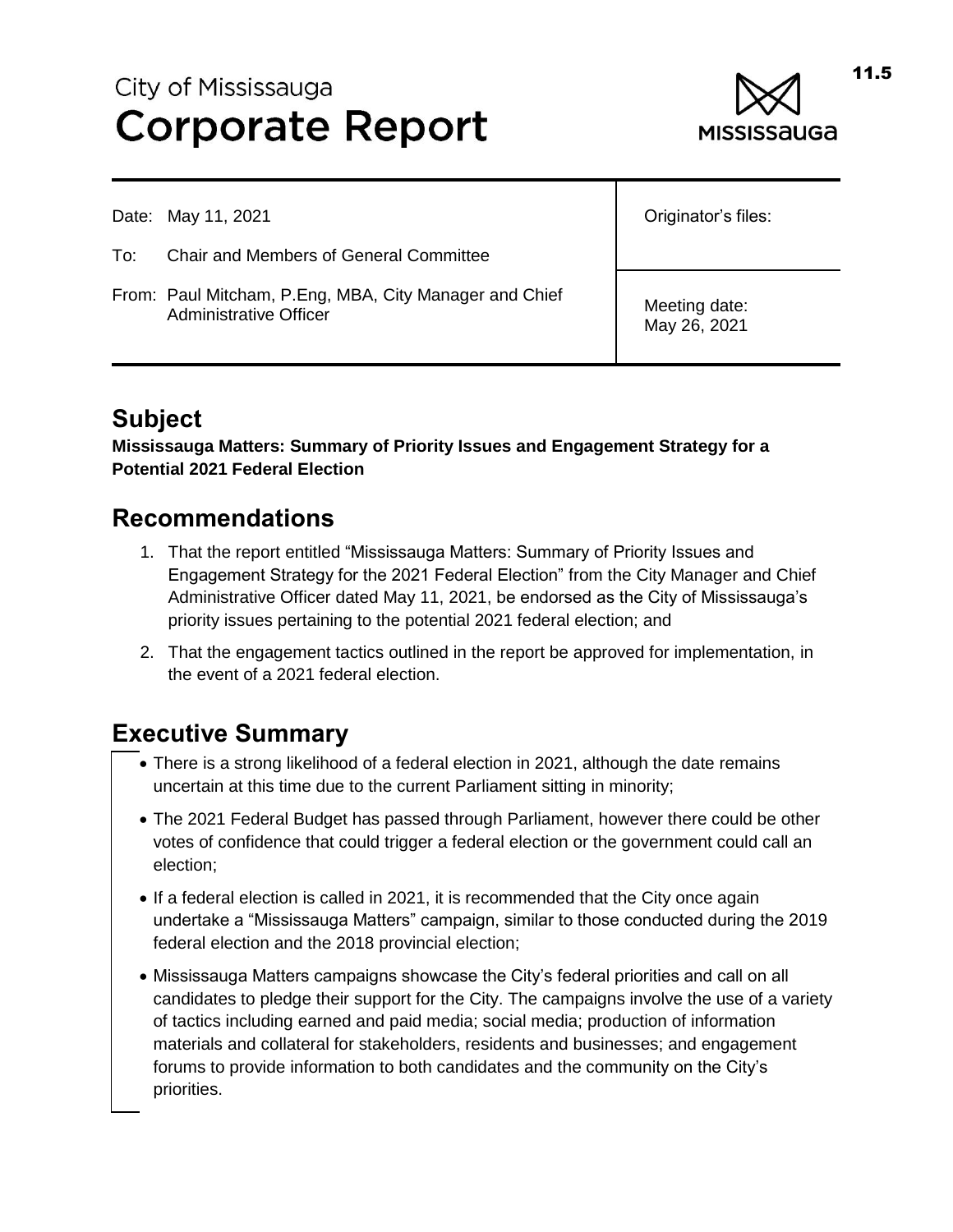- During the 2018 provincial election, the Mississauga Matters campaign reach was a total of 397,906 people and during the 2019 federal campaign, the reach was 1,013,728 people;
- The federal government is an important partner in ensuring the City of Mississauga meets its objectives, realizes its vision, and achieves its city-building priorities, specifically through proper funding mechanisms and investments;
- In February 2021, the City of Mississauga submitted its annual federal pre-budget submission containing 12 recommendations;
- A federal election affords the City of Mississauga the opportunity to engage with political leaders and candidates on key issues of importance. While there are many issues of importance between the City of Mississauga and the federal government, it is recommended that the City focus on four main themes in our engagement strategy:
	- $\circ$  Sustainable investments in infrastructure, transit, and a green recovery
	- o Affordable Housing, especially the missing middle
	- o Strengthening the federal/municipal relationship
	- $\circ$  COVID Recovery Support for business and the community
- The Mississauga Matters campaign will use as its foundation the recommendations of the federal pre-budget submission as a guide in our public advocacy efforts.

## **Background**

The current federal Parliament is in minority, meaning an election can be called if the government is defeated on a confidence vote. While the government passed the 2021 Budget, there is speculation, although no confirmation as of yet, that an election could be called in 2021. There are confidence votes pending before the Summer recess of Parliament. The current government was elected in October 2019. Minority Parliaments in Canada on average survive less than 2 years.

The City of Mississauga is an important stakeholder to the federal government and our residents will be directly affected by the outcome of a federal election. It is important that the City of Mississauga not only makes its top priorities known to the local candidates and party leaders, but also engages residents, businesses and key stakeholders to demonstrate the importance of Mississauga's priorities and why Mississauga matters to them. Our City is home to six (6) federal ridings, all of which are currently held by members of the governing party.

Over the past many provincial and federal election cycles, the City of Mississauga has developed and deployed advocacy and engagement strategies. These previous engagement strategies have informed residents, businesses, and stakeholders about important municipal priorities and enlisted them as supporters of the City's message. They have also informed local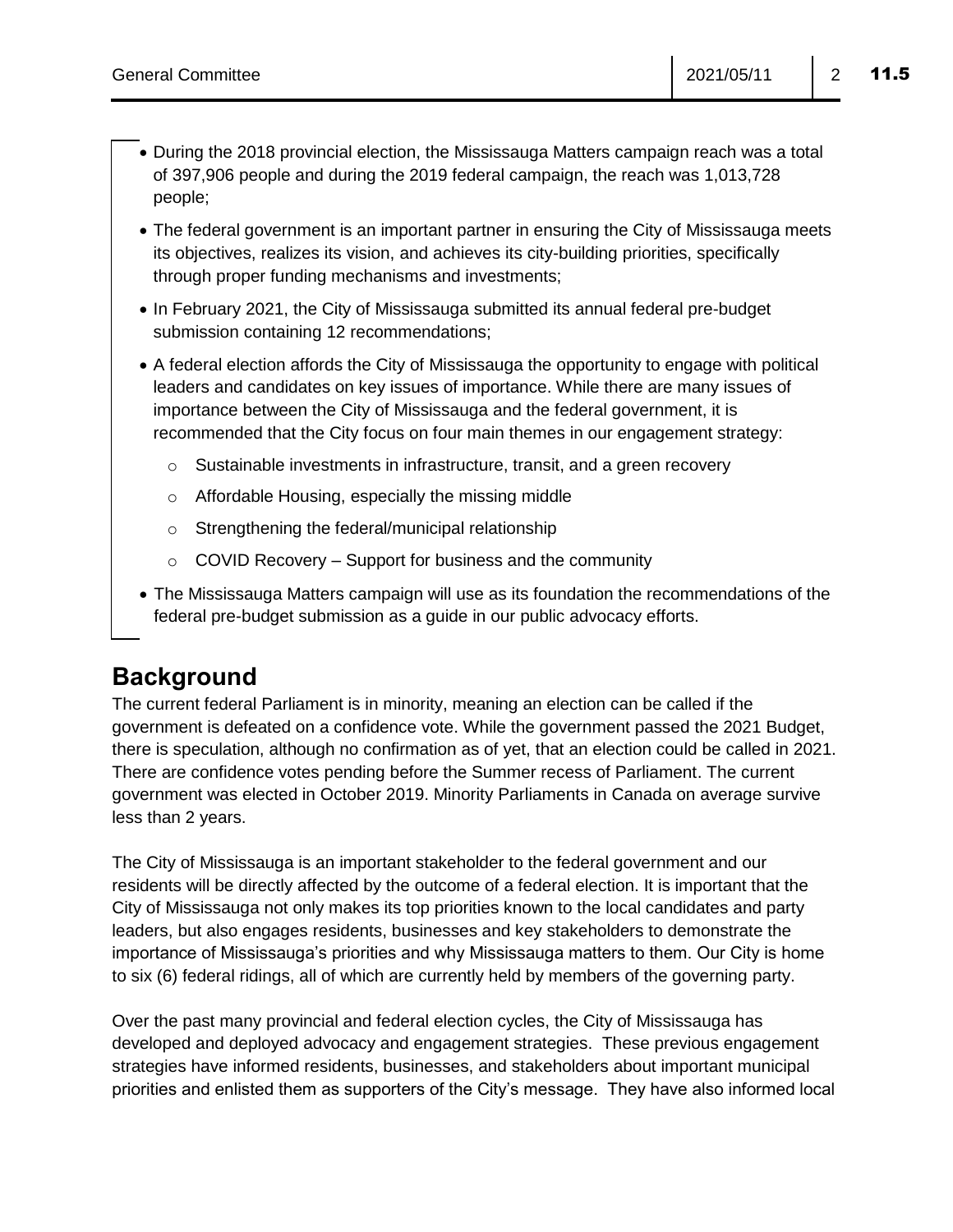candidates from all parties running in the six (6) local ridings about the City's priorities and what our expectations are for the party that forms the next provincial or federal government. The City's election engagement strategies have been entitled, "Mississauga Matters" and have primarily included a mix of earned and paid media tactics, as well as significant social media activity.

#### **Mississauga Matters 2018 Provincial Campaign**

In 2018, the City of Mississauga undertook a provincial advocacy campaign to showcase our priorities to the provincial parties and local candidates. The campaign featured a number of tactics, including significant presence on social media, information and advocacy materials (printed and digital), videos and visual materials, as well as a debate in the Council Chamber featuring 4 local candidates.

The results of the social media campaign, using the #MississaugaMatters hashtag were as follows:

| <b>Channel</b>    | <b>Total Posts</b> | <b>Total Impressions</b> | <b>Total Engagements</b> |
|-------------------|--------------------|--------------------------|--------------------------|
| Twitter           | 26                 | 129,202                  | 3,154                    |
| Facebook          | 21                 | 226,385                  | 9,443                    |
| Facebook (Paid)** | 7                  | 151,770                  | 5,634                    |
| LinkedIn          | 4                  | 15,346                   | 420                      |
| <b>Total</b>      | 51                 | 370,993                  | 13,017                   |

*\*Impression: number of people reached* 

*Engagement: number of likes, comments, post shares*

*\*\*Paid ads are included in the total posts*

#### **Based on the metrics collected, the total number of people reached was 397,906 (target of 100,000 impressions)**

Multiple departments within the corporation provided input and information and helped execute the strategy. Preparation work on the campaign began in January 2018 and the campaign was fully implemented between May 9, 2018 and June 13, 2018. The total spend for this campaign was \$23,667.

The themes for this campaign were:

- Connected, seamless, rapid transit
- Sustainable funding for infrastructure
- Affordable middle-class housing
- Reducing the burden on municipalities through legislative changes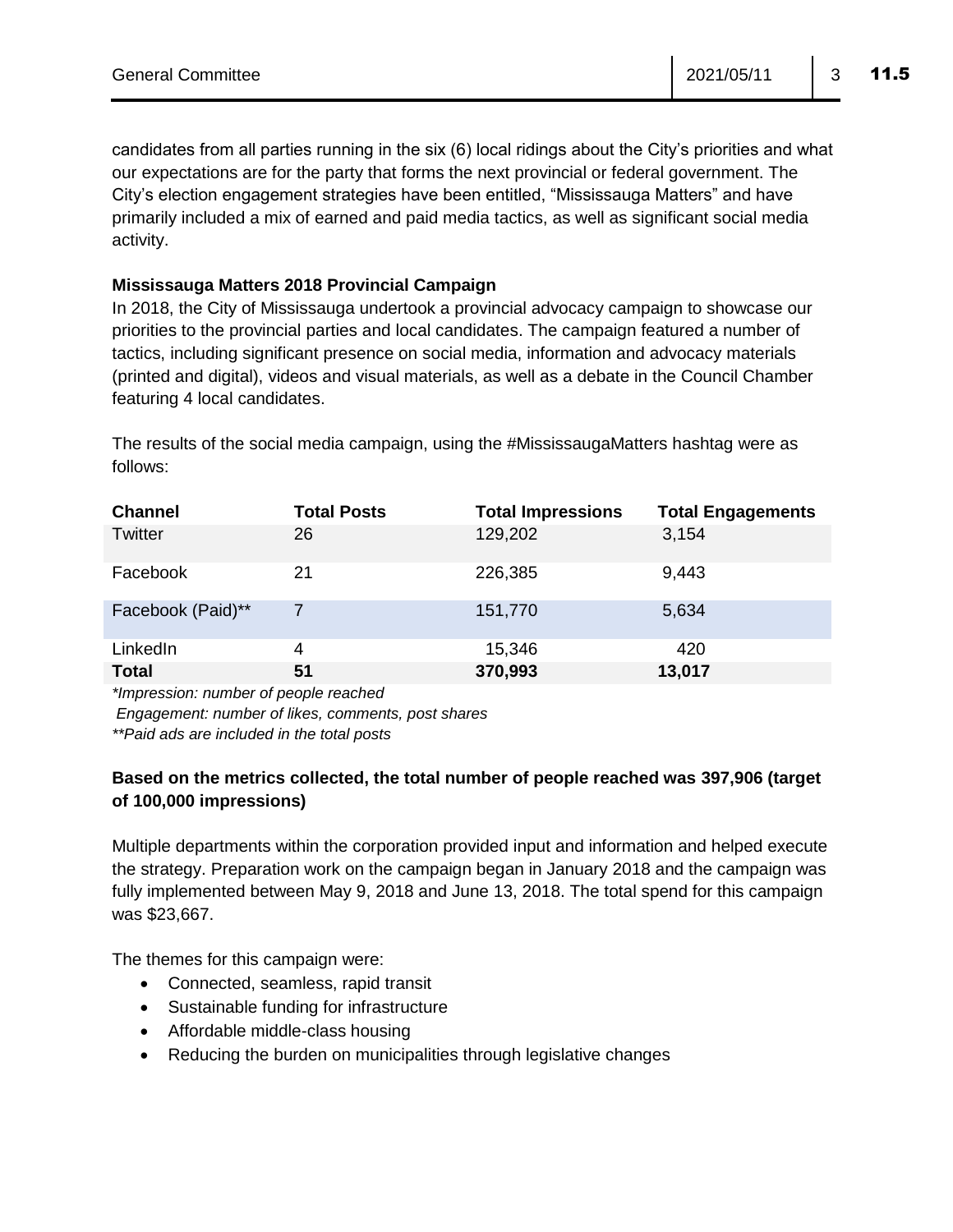#### **Mississauga Matters 2019 Federal Campaign**

In 2019, the City undertook a campaign during the federal election to again showcase Mississauga's priorities to residents and engage candidates. The campaign focused heavily on social and earned media, as well as paid digital activities. The engagement results and reach of the campaign were as follows:

**City Website** (MississaugaMatters.org) views: 6,961 **VHO Signs**: 73,834 **Digital Ads**: 231,000 (based on outlet metrics) **Stay Connected Print Brochure**: delivered to 228,960 households **Social Media**:

| <b>Channel</b>   | <b>Total Posts</b> | <b>Total Impressions</b> | <b>Total Engagements</b> |
|------------------|--------------------|--------------------------|--------------------------|
| Twitter          | 17                 | 454,648                  | 7,182                    |
| Twitter (Paid)** | 6                  | 418,414                  | 6,442                    |
| Facebook         | 12                 | 18,325                   | 1,212                    |
| <b>Total</b>     | 29                 | 472,973                  | 8,394                    |

*\*Impression: number of people reached* 

*Engagement: number of likes, comments, post shares*

*\*\*The 6 promoted posts were included in the total 17 posts*

#### **Based on the metrics collected, the total possible number of people reached was 1,013,728.**

As in 2018, multiple departments within the corporation provided input and information and helped execute the strategy. Preparation work on the campaign began in July 2019 and the campaign was fully implemented between September 15 and October 21, 2019. The total spend for this campaign was \$23,000.

The themes for this campaign were:

- Investments in infrastructure
- Affordable housing
- Public Transit

Appendix 2 provides a sample of the materials developed.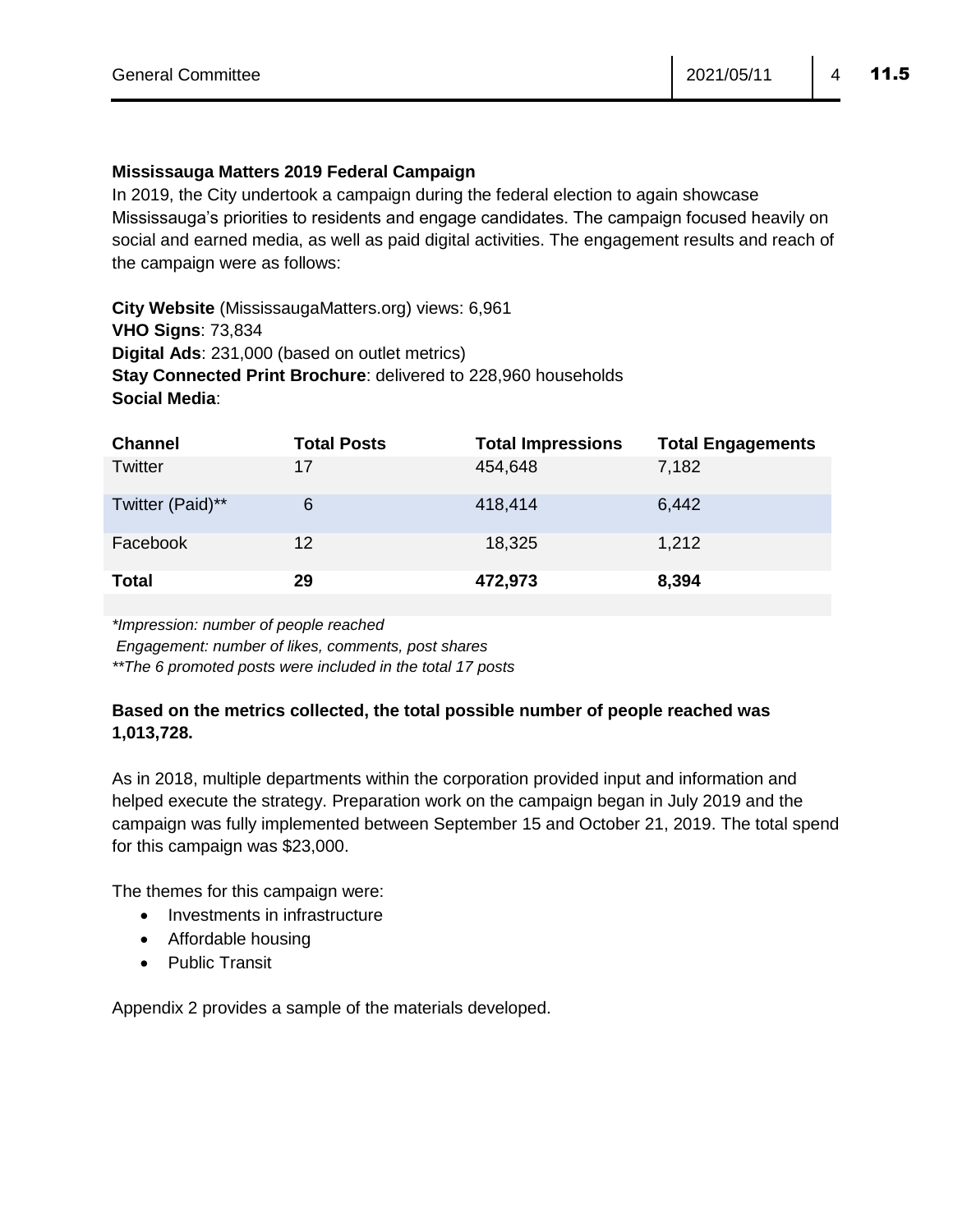### **Pre-Budget Submissions**

In February 2021, Council approved the City's 2021 federal pre-budget submission (Appendix 1). The document contained 12 recommendations:

*Recommendation 1:* Continue to provide Safe Restart funding to municipalities to deal with the ongoing impacts of COVID-19 on city services and operating budgets.

*Recommendation 2:* Deliver sustainable, long-term and predictable funding for infrastructure renewal, transit, and active transportation projects to keep our communities moving.

*Recommendation 3:* Provide the funding and support necessary to assist Mississauga in realizing our major infrastructure projects.

*Recommendation 4:* Support a green recovery through investments in projects that mitigate the impacts of climate change and increase the resiliency and adaptability of our communities.

**Recommendation 5:** Invest in the Mississauga community to create great places and amenities for everyone.

**Recommendation 6:** Partner with cities to fund and build affordable housing to close the supply gap and ensure everyone has a safe place to live.

*Recommendation 7:* Support our small businesses and sectors hardest hit by the pandemic to kick-start the local and national economy

*Recommendation 8:* Ensure tourism industries can rebound through investments in existing programs and the creation of new funding streams

*Recommendation 9:* Keep workers safe by providing adequate sick pay

*Recommendation 10:* Invest in innovation to jumpstart the economy and help entrepreneurs succeed

*Recommendation 11:* Provision of meaningful financial support for domestic and foreign direct investment (FDI)

**Recommendation 12:** Assist in the recovery and growth of the air transportation sector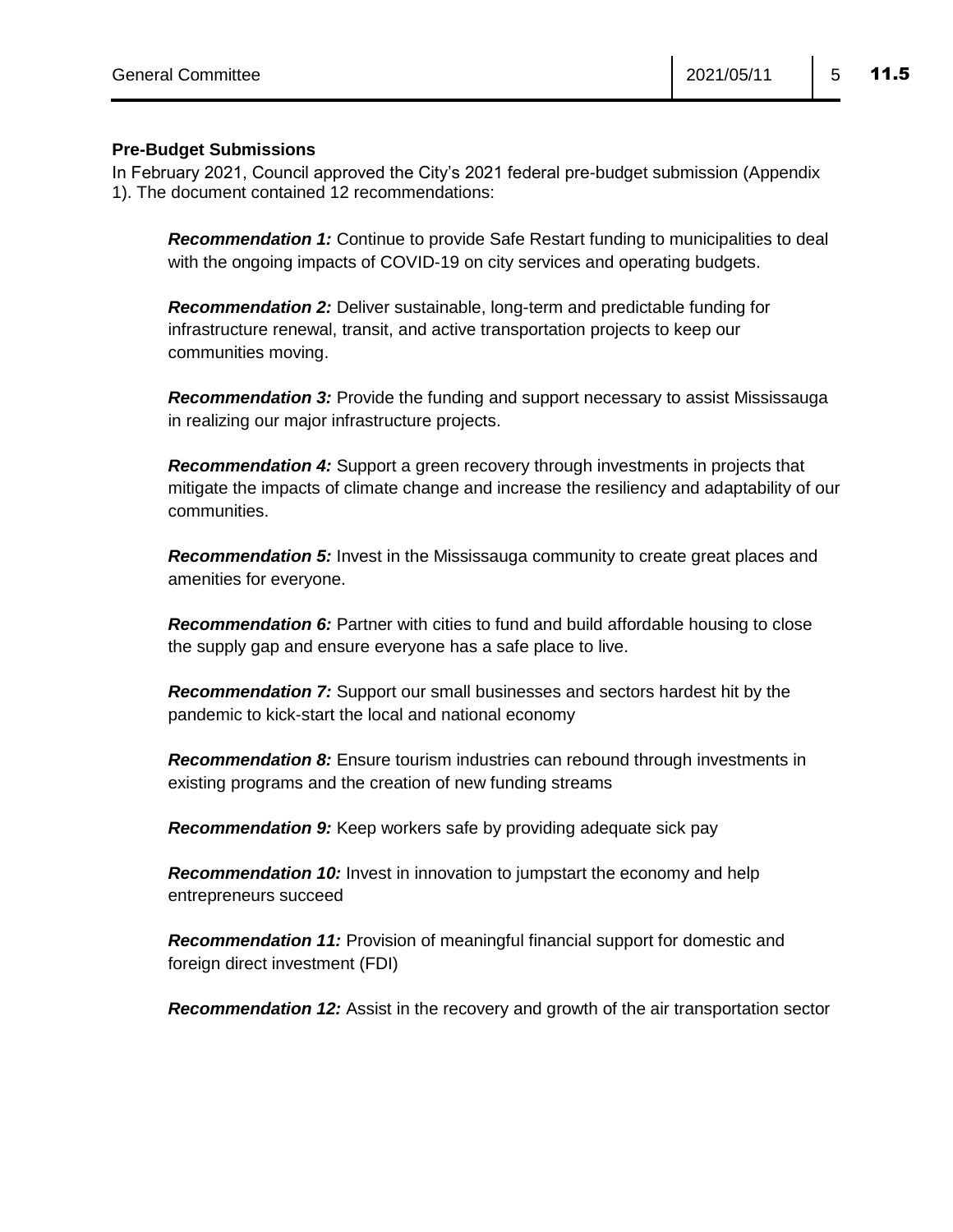## **Comments**

While the federal government is limited in its direct interaction with municipal governments, in recent years there has been a shift towards a strengthened relationship. This has resulted in increased funding (i.e. doubling of the Federal Gas Tax in 2019 and 2021), as well as unprecedented investments in housing, infrastructure, transit, and green infrastructure. The future success of cities requires the ongoing engagement of the federal government. All parties must understand the importance of cities and commit to strengthening the federal/municipal relationship.

It is recommended that the 2021 campaign again be titled "Mississauga Matters" to demonstrate not only the importance of our City to the next federal government, but also to local residents, businesses and stakeholder groups. The title has an additional meaning as through the engagement strategy we will also discuss priority matters pertaining to the City of Mississauga.

Since 2015, the Federation of Canadian Municipalities has undertaken sustained advocacy efforts with the federal government to enhance the relationship between cities and the federal government, secure new funding for municipalities, and advocate for our priorities (transit, housing, infrastructure, climate change adaptation and mitigation, etc.). It is likely FCM will once again undertake an advocacy campaign during the upcoming federal election to encourage each party to maintain and enhance the federal government's relationship with municipalities. Their objective is to make local issues into national issues. Our "Mississauga Matters" campaign will seek to align with the relevant priorities of FCM, as well as the Big City Mayor's Caucus.

The FCM 2021 federal Budget priorities include:

- 1. Housing for an inclusive recovery;
- 2. Proven infrastructure funding tools;
- 3. A rural lens on national recovery;
- 4. Western economic solutions;
- 5. A community-drive, green recovery; and
- 6. Tackling pandemic-related shortfalls.

Four of FCM's six recommendations are aligned with those in Mississauga's federal pre-budget submission.

Sustained pressure from municipalities in recent years, including from Mississauga, has resulted in significant gains for the sector and unprecedented investments. From 2019-2021 alone, the City of Mississauga has been allocated \$642 million from the federal government and \$444 million from the provincial government through programs such as Safe Restart, Clean Water and Waste Water Fund (CWWF), Public Transit Infrastructure Fund (PTIF), Investing in Canada Infrastructure Program (ICIP), and the Federal and Provincial Gas Taxes.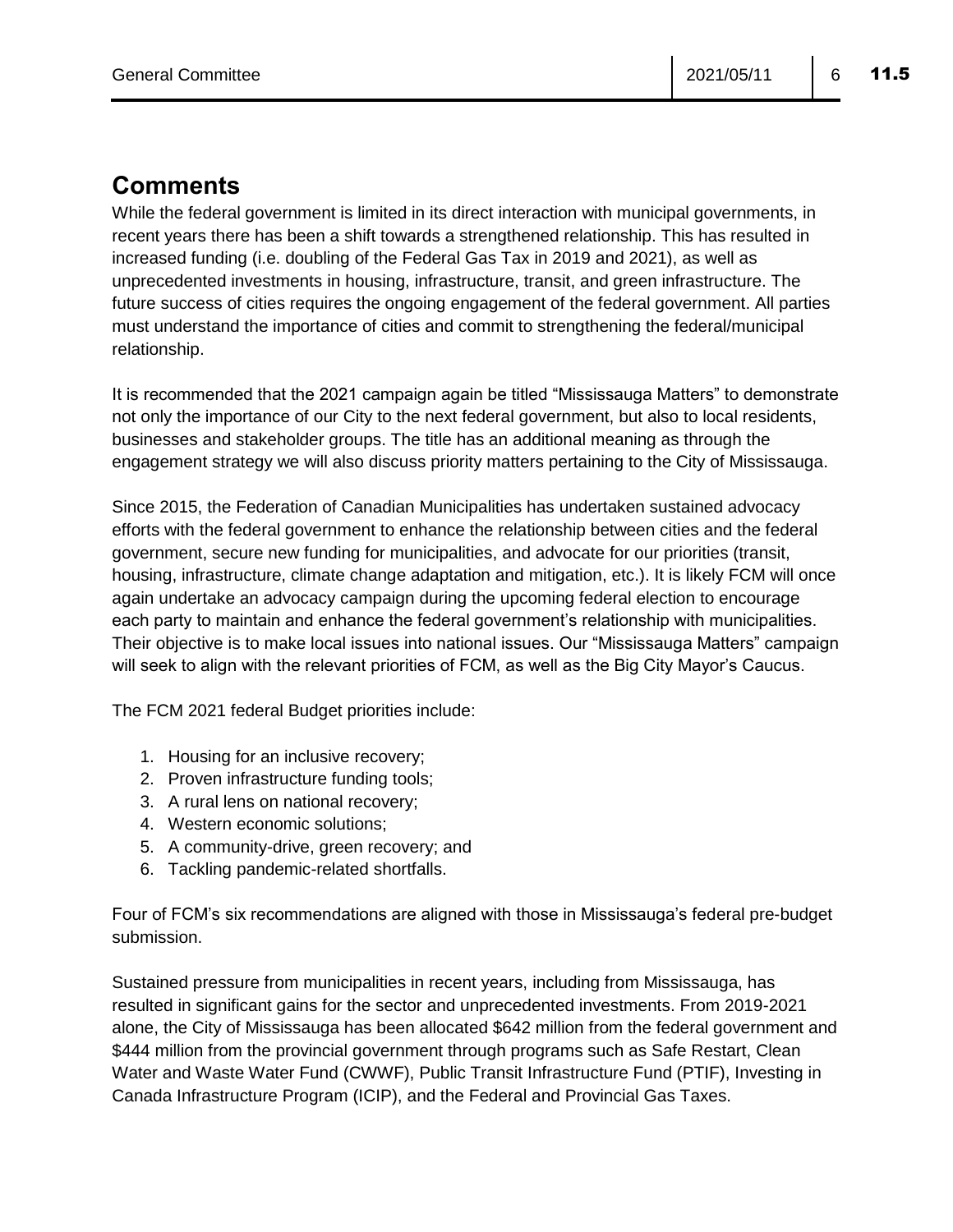#### **Mississauga Matters – Priority Issues**

The strategy for the Mississauga Matters campaigns relies upon keeping the number of priorities streamlined and limited. If the strategy has too many messages or too many priorities, it will be difficult to engage our target audiences and deliver our message effectively. Our approach will be to keep advocacy at a high level focused on the four themes:

- **Sustainable investments in infrastructure, transit, and a green recovery**
- **Affordable Housing, especially the missing middle**
- **Strengthening the federal/municipal relationship**
- **COVID Recovery – Support for business and the community**

Using the 2021 federal pre-budget submission as a guide, the overall message to federal parties and candidates will be:

*"Mississauga needs a committed federal government partner to provide consistent, predictable, direct and long-term funding to allow us to build Mississauga into a worldclass city and effectively recover from the effects of the COVID-19 pandemic."* 

#### **Sustainable Investments in Infrastructure**

The quality of life of Mississauga residents depends on basic infrastructure like roads, bridges and storm water systems, but also on parks, trails, community centres and other amenities being in a state of good repair. As of 2021, Mississauga owns an estimated \$12.4 billion in infrastructure assets.

Mississauga's infrastructure is funded through a combination of property taxes, debt financing, gas tax revenues, development charges, storm water fee revenue, as well as reserve funds the City has set aside. More recently, Federal and Provincial funding programs have provided significant infrastructure funding to Mississauga, in particular the Public Transit Infrastructure Fund (PTIF), the Clean Water and Wastewater Fund (CWWF), the Investing in Canada Infrastructure Program (ICIP), the Community, Culture and Recreation (CCR) program, and the Federal Gas Tax, now called the Building Canada Fund.

In 2021, the City of Mississauga needs \$409M to replace its current infrastructure. In order to fund this infrastructure, the City will utilize \$55 million from tax revenue and \$63 million from Federal Gas tax funds, leaving a funding shortfall of \$291 million. Current funding levels are not enough to meet our growing capital pressures.

Municipalities own 60% of all infrastructure in Canada, yet only receive 9 cents of every tax dollar collected, compared to approximately 44 cents for the province and 47 cents for the federal government. Municipalities like Mississauga need the federal (and provincial) government to provide more long-term, predictable funding for infrastructure.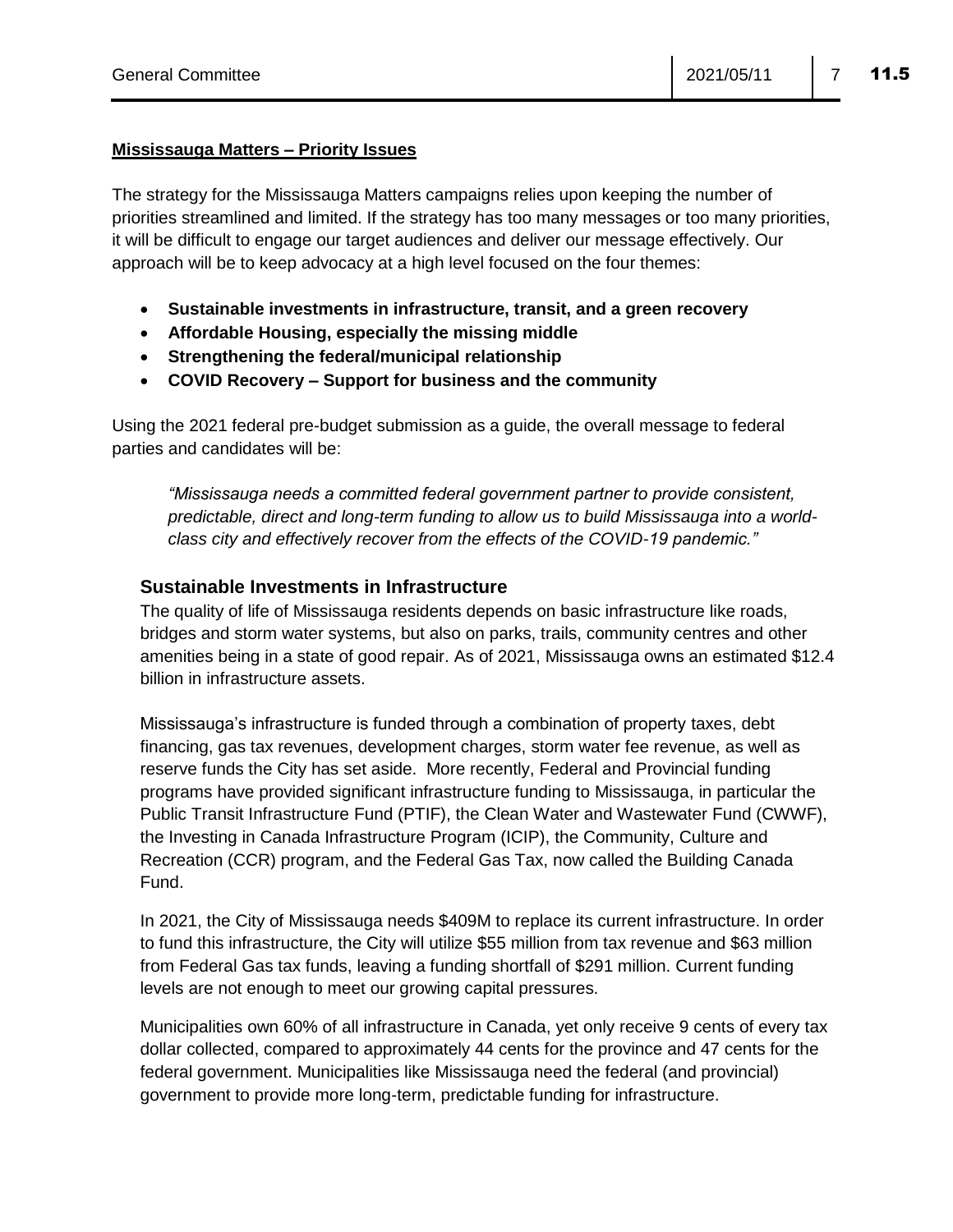In the 2019 federal budget, the government announced a doubling of the Federal Gas Tax. In 2021, the federal government has again committed to a doubling of the Federal Gas Tax. The 2021 commitment will result in funding of \$80M (subject to agreement with the Region of Peel). While these ad hoc increases in funding are appreciated and will be applied against the City's capital budget pressures, it is the City's objective, and that of the entire municipal sector, that this direct funding from the federal government to municipalities be enhanced and predictable on an annual basis.

The traditional funding delivery model for most funding programs requires bilateral agreements with the provinces, which is cumbersome and does not allow municipalities as much say with respect to the projects that receive funding. A direct, allocation-based funding model from the federal government is the most efficient way for cities like Mississauga to build infrastructure in a timely fashion. It is important that all parties understand the importance of these investments to our community.

The campaign will specifically highlight the need for:

- Investments in the waterfront, including Lakeview Village and the Port Credit Marina;
- Investments in parks and public spaces; and
- Funding for active transportation, trails and cycle paths.

#### **Supporting recommendations from the federal pre-budget submission:**

*Recommendation 5:* Invest in the Mississauga community to create great places and amenities for everyone.

*Recommendation 3:* Provide the funding and support necessary to assist Mississauga in realizing our major infrastructure projects.

#### **Transit Transportation Investments**

As a subset of sustainable infrastructure, investments in transit continue to be a priority for the City of Mississauga with the federal government. In 2016, the federal government committed to Phase One of the Invest in Canada Infrastructure Plan (ICIP), which provided the City of Mississauga with \$58 million (50/50 cost share). This allowed us to make significant investments in our transit and mobility infrastructure across the city, most notably purchasing 77 new diesel-hybrid transit buses. Phase 2 of ICIP has allocated \$843 million to the City of Mississauga over 11 years (40% federal; 33% provincial; and 27% municipal).

Through these programs the City has purchased new and greener buses, invested in cycling infrastructure and trails, received funding for the Lakeshore BRT, and received commitments to fund other transit-related infrastructure. Funding for the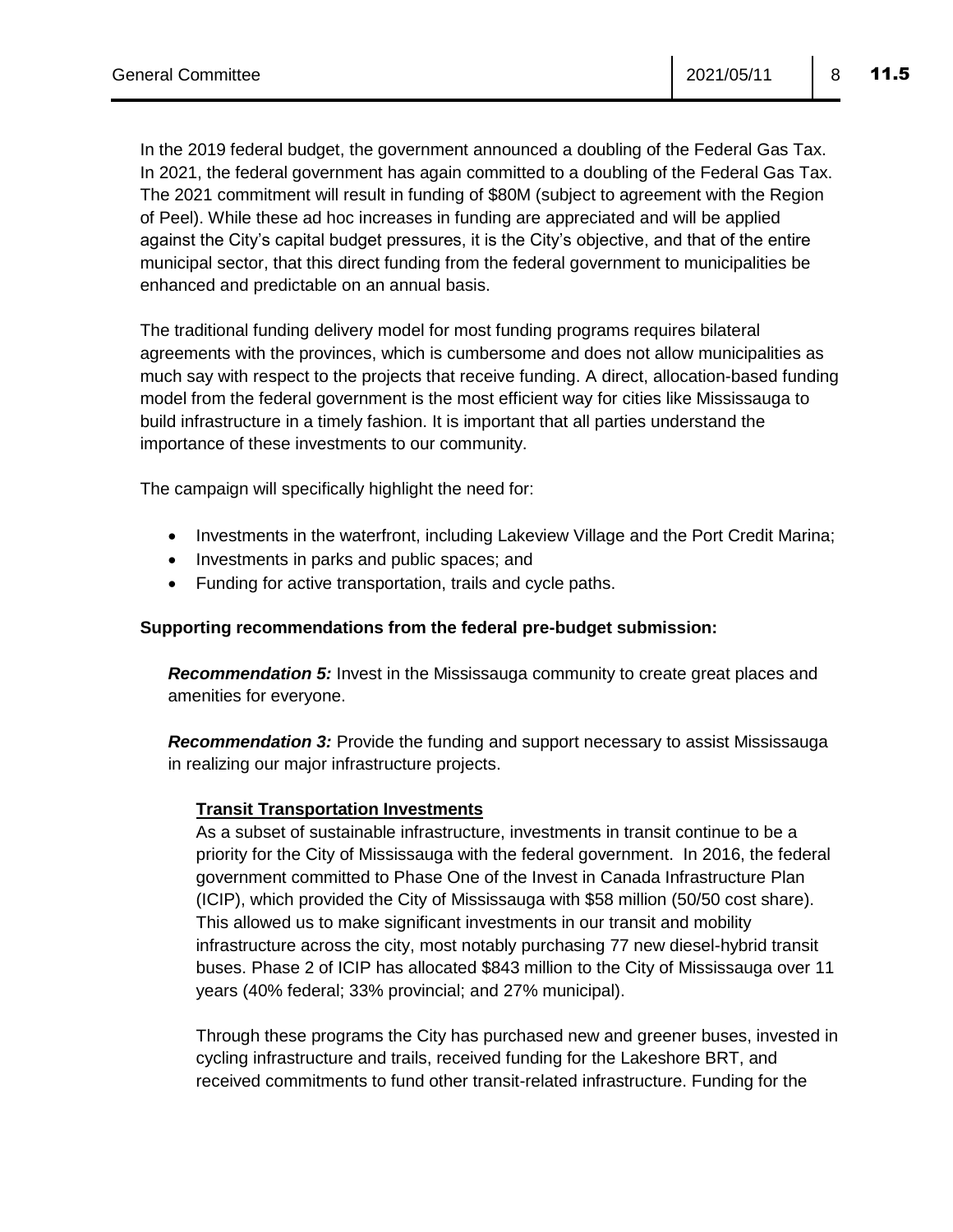Dundas BRT, for instance, remains outstanding as part of the City's ICIP funding request. It is critical that this project is approved and work can advance.

In February 2021, the federal government announced a new transit funding stream for \$14.9 billion over the next 8 years, and \$3 billion in permanent funding starting in 2026. While these investments were included in the 2021 Budget, the timelines and horizons are long, meaning they could be eliminated or changed by successive governments. Maintaining pressure for continued transit funding and investments is essential for Mississauga to realize our transit and transportation goals.

As per the federal pre-budget submission, it is recommend that the campaign highlight the following priority projects:

- Federal funding for infrastructure related to Regional Express Rail (RER), particularly on the Milton Corridor to allow for all-day, two-way service;
- The Downtown Mississauga Terminal and Transitway Connection;
- Restoring the Downtown Loop to the Hurontario LRT;
- Finalizing funding for the Dundas BRT;
- Funding for a bus maintenance and storage facility zero-emission conversion; and
- Funding to transition the City's bus fleet to zero emissions vehicles.

#### **Supporting recommendations from the federal pre-budget submission:**

*Recommendation 2:* Deliver sustainable, long-term and predictable funding for infrastructure renewal, transit, and active transportation projects to keep our communities moving.

#### **Green Recovery**

The federal government's strengthened climate plan 'A Healthy Environment and a Healthy Economy,' will require all municipalities to play a critical role in meeting established targets. Mississauga is already taking action on climate change through its endorsement of the Federation of Canadian Municipalities recommendations for a green and inclusive economic recovery and through the development of the City's first-ever Climate Change Action Plan (CCAP).

The City's 10-year CCAP plan focuses on both community and corporate actions that decrease greenhouse gas (GHG) emissions and help the City become more resilient to changing climate conditions. These actions include:

The federal government has committed \$17.6 billion towards a green recovery to create jobs, build a clean economy, and fight and protect against climate change. More details on this plan and what it means for municipalities is outstanding.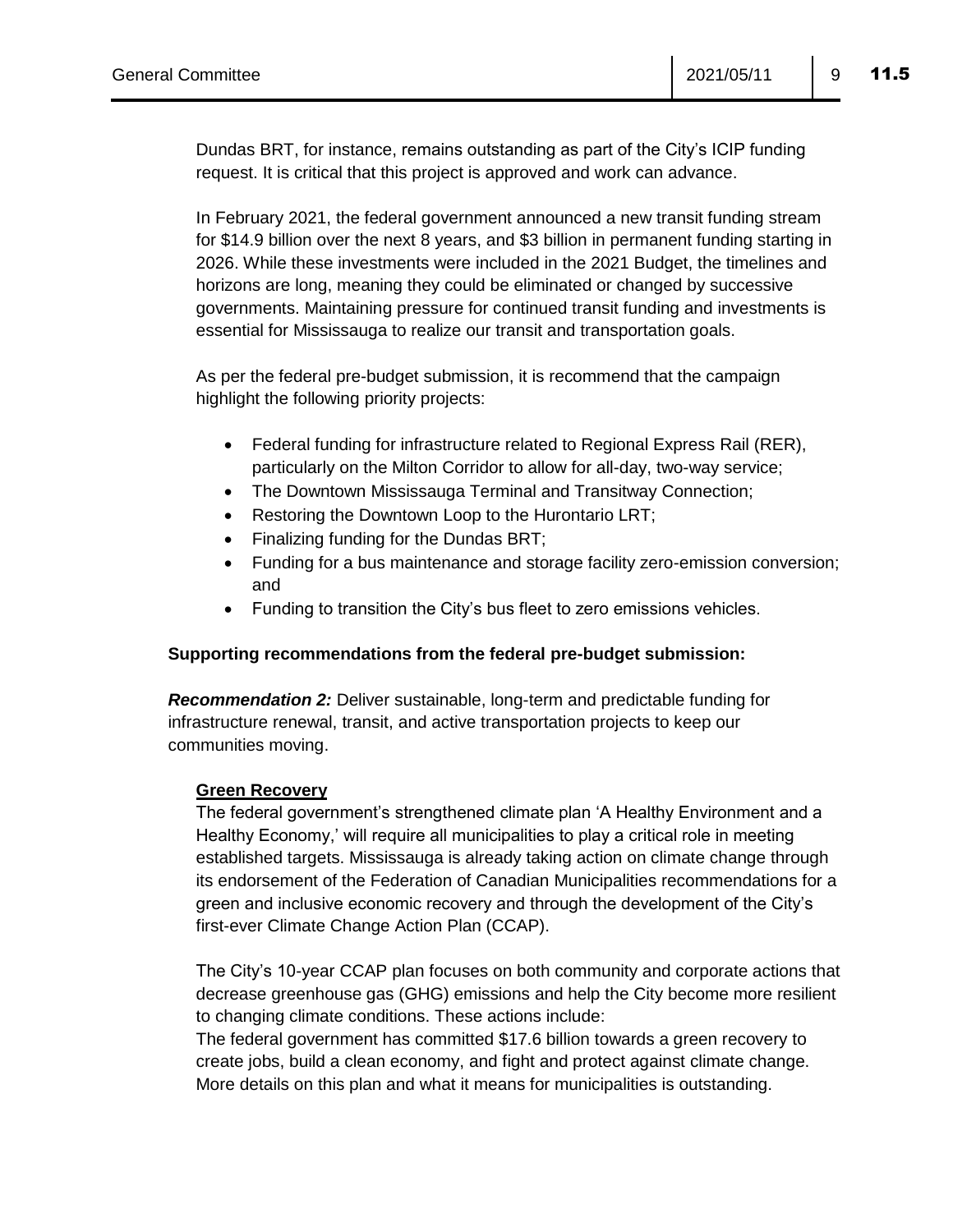Mississauga is seeking committed funding from all levels of government and all parties to help advance transformative climate action projects. We need a sustained commitment from all federal parties to a green recovery from COVID-19 and to making investments to help our City achieve our climate change objectives.

#### **Supporting recommendations from the federal pre-budget submission:**

*Recommendation 4:* Support a green recovery through investments in projects that mitigate the impacts of climate change and increase the resiliency and adaptability of our communities.

#### **Affordable Housing**

In 2017, Mississauga took the lead as a lower tier municipality in developing a made-in-Mississauga plan to address issues of housing affordability in our City. The goal of "Making Room for the Middle" strategy is to protect existing and generate more affordable housing stock (up to \$420,000 ownership / \$1,580 per month rental) for Mississauga's middleincome earners (\$58,000 - \$108,000 household income). Housing is considered "affordable" when a household pays no more than 30% of their income on housing. In Mississauga, almost a third of middle-income households are spending more than 30% of their income on housing, demonstrating a significant housing affordability issue exists in Mississauga.

The goal of "Making Room for the Middle" strategy is to make 35% of Mississauga's housing stock affordable (\$250,000 - \$400,000 ownership/\$1,200 per month rental) for middleincome earners (\$55,000 - \$100,000 household income).

According to recent reports, the average cost of a home in Mississauga has now reached over \$1 million for the first time (April 2021). The COVID-19 pandemic has not slowed the growth of the housing market in Mississauga as prices continue to rise by double-digit percentages annually. It is becoming increasingly difficult to purchase a home or rent in Mississauga. While the federal government has recently announced funding for subsidized housing, it has done little to address the so-called "missing middle" cohort that continues to experience difficulty getting into the housing market.

Mississauga's plan identified 40 recommendations, of which seven require federal support to give the City and affordable housing developers the ability to incentivize the building of affordable, middle-class housing. These recommendations include:

- 1. Create enduring and sustainable funding programs that realize developer timeframes and financial needs (e.g., low-cost loans and grants);
- 2. Expand affordable homeownership assistance to individuals (e.g., shared equity mortgage programs);
- 3. Consider taxation policies that incent affordable housing (e.g., HST rebates, tax incentives for new or rehabilitated purpose-built rental housing and second units);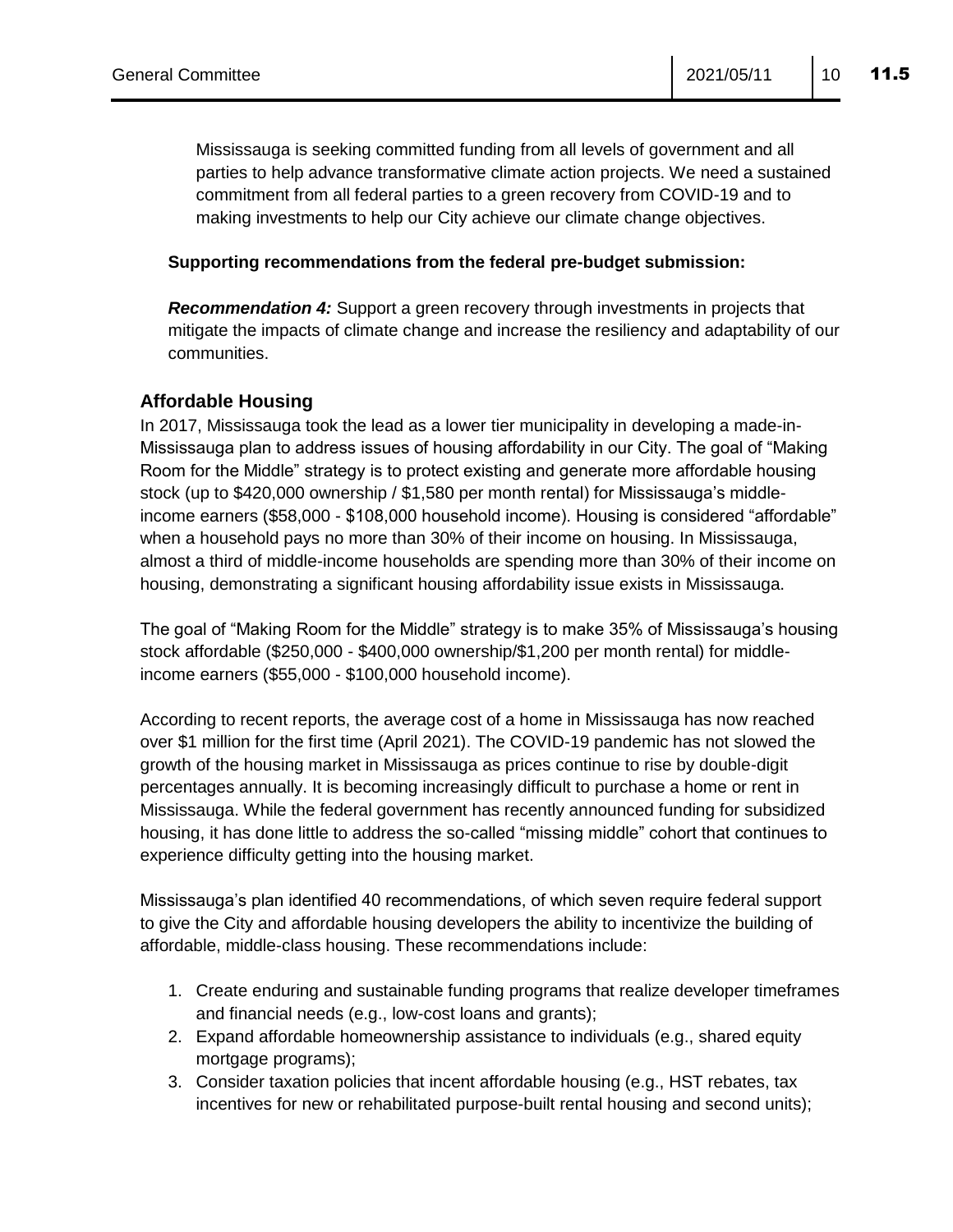- 4. Explore tax credits and exemptions for affordable housing (e.g. income tax credit for second unit homeowners, low income housing tax credits);
- 5. Expand programs for housing developers to access financial backing and insurance to build more affordable housing (e.g. rental construction financing);
- 6. Work with senior levels of government to make their surplus lands available for affordable housing; and
- 7. Provide standardized local housing data and consistent methodologies to measure housing affordability.

One of the greatest barriers to affordable housing is access to reasonably priced land. As a landowner, the federal government is in a position to have a significant impact on the affordable housing supply by implementing a Housing First approach when disposing of surplus federal lands suitable for housing to the City or non-profit housing providers. In addition, the federal government can provide additional assistance to non-profit housing producers in the form of seed money or a feasibility grant in order to bridge the gap to National Co-investment and other funding.

#### **Supporting recommendations from the federal pre-budget submission:**

*Recommendation 6:* Partner with cities to fund and build affordable housing to close the supply gap and ensure everyone has a safe place to live.

### **COVID-19 Recovery – Support for Business and Communities**

It is likely the upcoming federal election will be dominated by the COVID-19 pandemic and the handling of the crisis by the current federal government. While the federal government has committed unprecedented funding to deal with the impacts of COVID-19, the pandemic is far from over and its effects will be felt for many years to come. In Mississauga, the City's budgets will continue to be impacted by the effects of COVID-19 into 2025 and possibly beyond.

At the same time as the federal government is assisting the municipal sector, it must also continue to assist our business community. Some sectors (life sciences, healthcare, etc.,) have fared well through this pandemic, while other sectors (aerospace, hospitality, manufacturing) have been hard hit. In particular, small businesses and the tourism sector have experienced unprecedented losses.

#### **Supporting recommendations from the federal pre-budget submission:**

*Recommendation 7:* Support our small businesses and sectors hardest hit by the pandemic to kick-start the local and national economy

*Recommendation 8:* Ensure tourism industries can rebound through investments in existing programs and the creation of new funding streams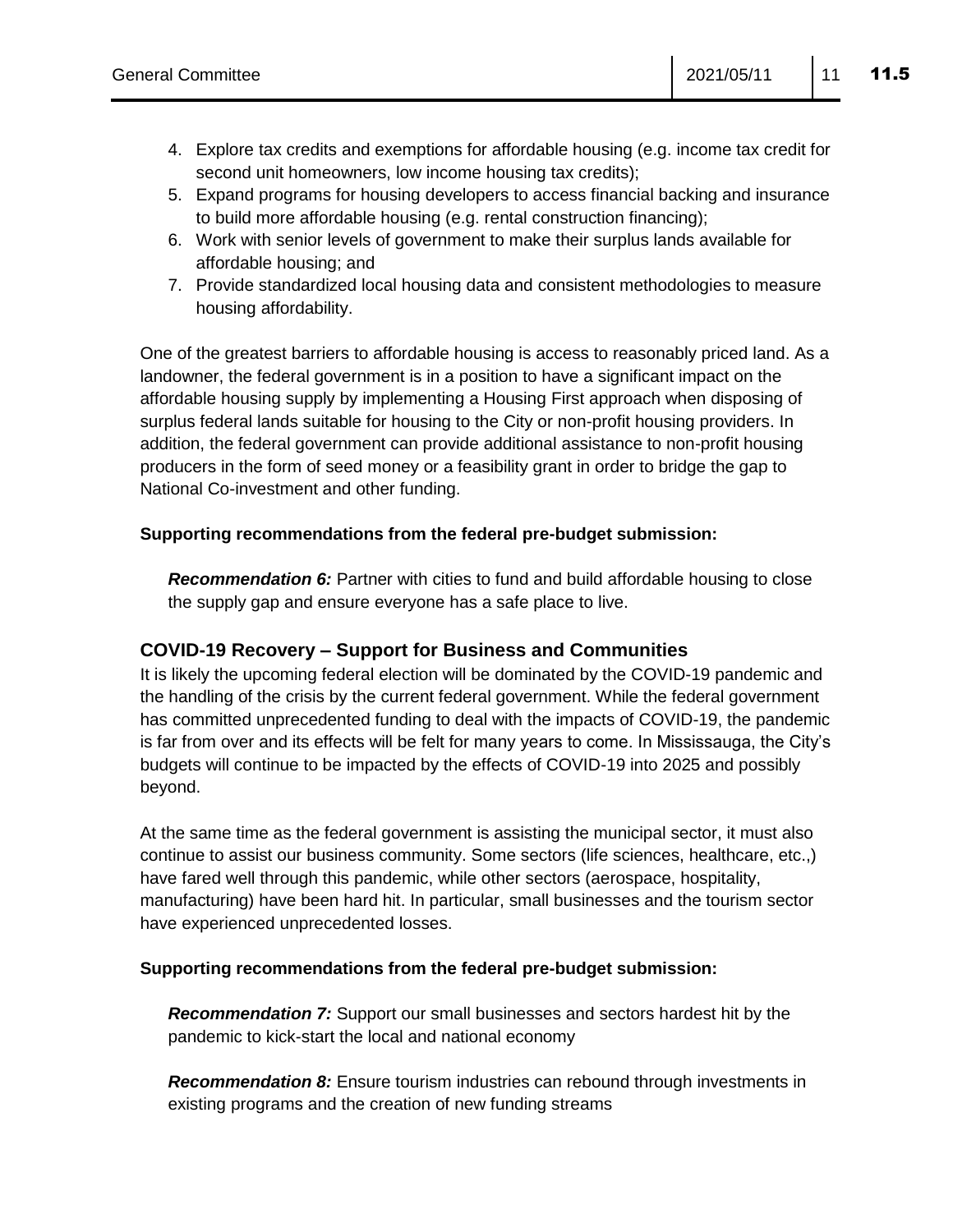*Recommendation 9:* Keep workers safe by providing adequate sick pay

*Recommendation 10:* Invest in innovation to jumpstart the economy and help entrepreneurs succeed

*Recommendation 11:* Provision of meaningful financial support for domestic and foreign direct investment (FDI)

*Recommendation 12:* Assist in the recovery and growth of the air transportation sector

#### **Strengthening the Federal-Municipal Relationship**

Over the last six (6) years, the relationship between the federal and municipal governments in Canada has been strengthened. Municipalities, including Mississauga, have been invited to attend Federal-Provincial and Territorial (FPT) meetings on infrastructure and the federal government has engaged with cities in a way not witnessed before. At the same time, the federal government has made unprecedented investments in infrastructure, including \$180 billion over 11 years through the Invest in Canada Infrastructure Program (ICIP).

Infrastructure funding has traditionally been delivered through a bilateral agreement between the federal and provincial governments. The federal government, through the work of FCM and municipalities across Canada, including Mississauga, has allocated funding specifically to municipalities for transit, infrastructure, and green infrastructure. However, under the bilateral agreements, the provinces control the intake of projects and must approve and then submit projects from municipal governments to the federal government. While municipalities have been allocated funding, there is no guarantee the province will approve our projects. The recent experience with the ICIP program underscores the difficulty with advancing projects in a timely fashion due to long approval times.

There is still a great deal of work to be done to continue to strengthen the bilateral relationship between the federal and municipal governments in the years to come. It is important that as the  $6<sup>th</sup>$  largest City in Canada, Mississauga delivers this message to our local federal candidates, party leaders, residents and businesses. This progress must continue with successive federal governments and become the norm. FCM and the Big City Mayor's Caucus have been delivering the same message.

COVID-19 has added new pressures to municipalities. After significant advocacy throughout 2020, the federal and provincial governments developed the Safe Restart Program, which allocated \$4 billion to municipalities in Ontario to offset revenue losses (POA, transit, recreation, etc.,) and to ensure municipalities could weather the pandemic and continue to provide critical services. Cities need both capital and operating support.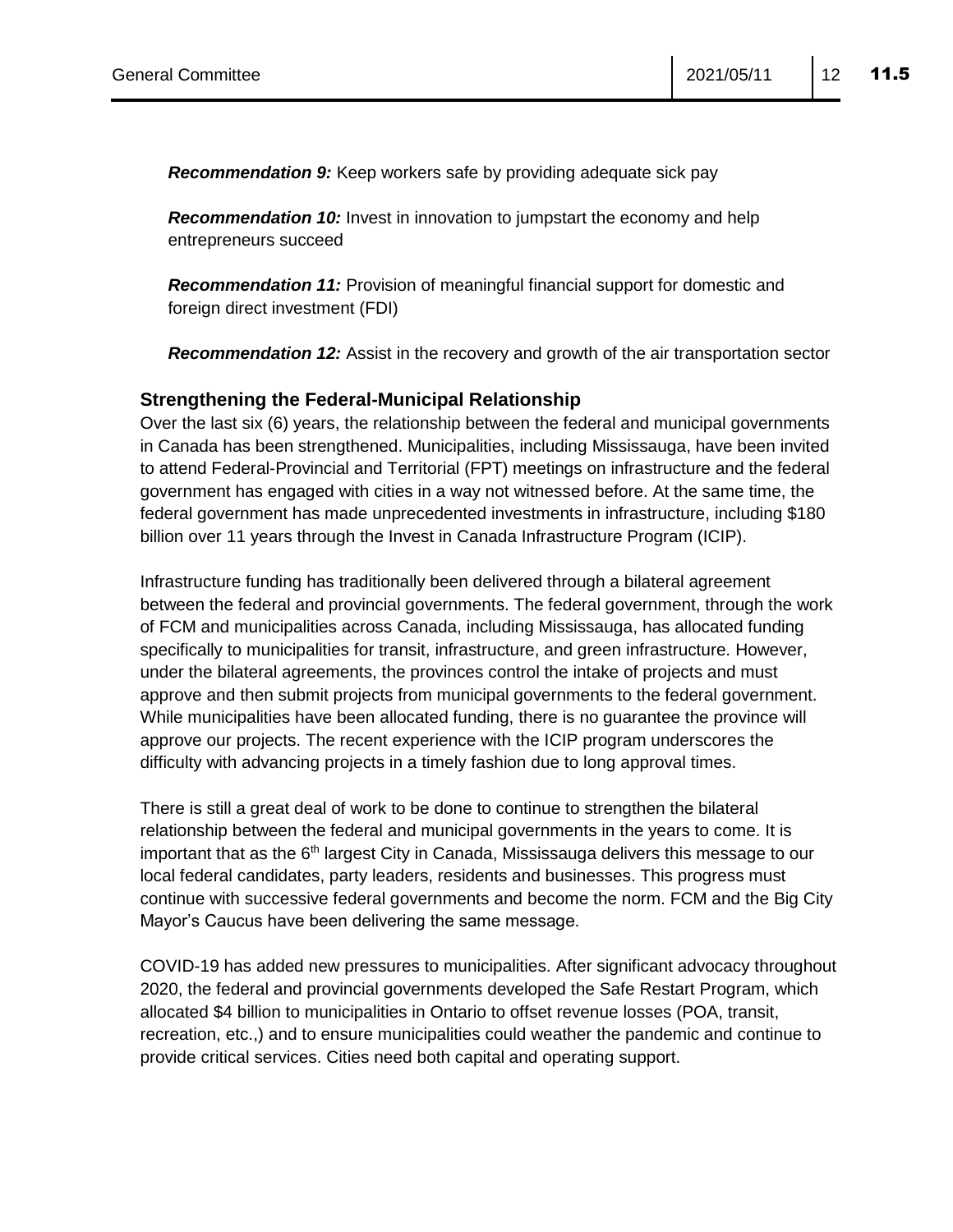In total, Mississauga has been allocated \$46M in Safe Restart Funding. The program is a good example of the how three levels of government can work together to support municipal service delivery. While the focus of the federal and provincial governments has traditionally been on capital investments, the COVID-19 pandemic has underscored the need for investments in municipal operations as well. Safe Restart should be a starting point in a discussion about a new federal fiscal model that supports municipalities.

#### **Supporting recommendations from the federal pre-budget submission:**

*Recommendation 1:* Continue to provide Safe Restart funding to municipalities to deal with the ongoing impacts of COVID-19 on city services and operating budgets.

#### **Target Audience for This Campaign**

The City of Mississauga's federal election strategy will have three distinct target audiences:

- Political parties and party leaders
- Local party candidates registered with Elections Canada in Mississauga's 6 federal ridings
- Residents, businesses, and other important stakeholders in our City.

The overall messages will be tailored to suit each of these audiences in an effort to achieve maximum engagement from each group. For the vast majority of residents, basic messages and information will likely be sufficient. However, for those residents, stakeholders and candidates who wish to learn more, additional materials, technical documents, and reports will be made available on each of our priority issues. A sample of literature produced during the 2019 federal election can be found in Appendix 2.

#### **Engagement Tactics**

The federal election may occur in the Spring or Fall of 2021. Staff in Strategic Initiatives will work with staff across the corporation to develop advocacy materials based on those created during the 2019 federal election campaign and the 2021 federal pre-budget submission. The engagement tactics fall into three categories:

#### **1. General Engagement:**

- News releases and media alerts
- Web information, including:
	- $\circ$  Information for candidates and residents on the City's priority issues
	- o Downloadable and shareable information brochures
	- o Videos and shareable content
	- o 'Get out the vote' message
- Information links to candidates running in each riding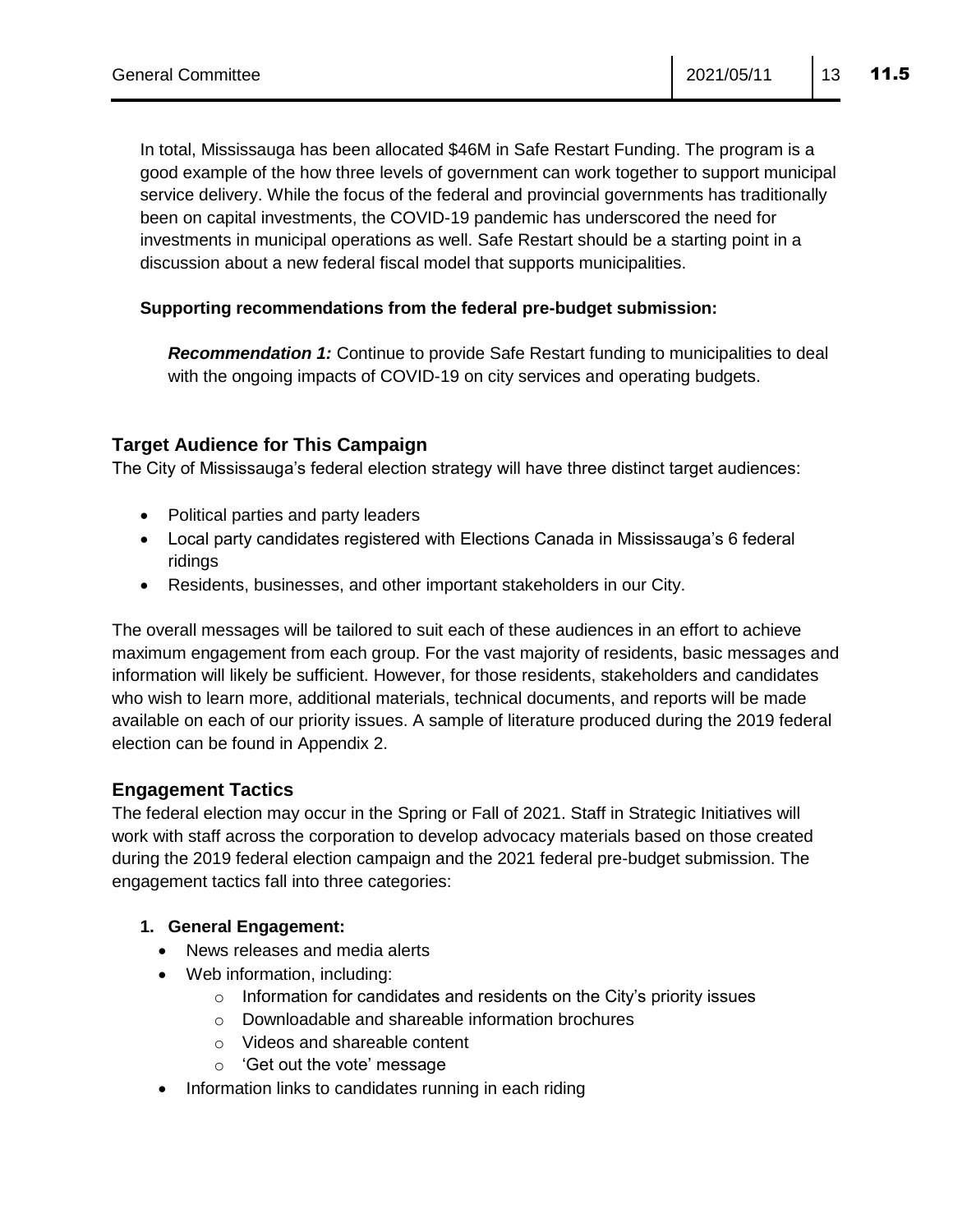- Social media outreach and paid promotion (where warranted and measureable)
- Paid advertising in targeted publications (where applicable)
- Outreach to both mainstream and multi-cultural media
- Partnerships with the Region of Peel and other local municipalities where applicable
- Partnerships with other local agencies (i.e. MBOT, Peel Region, United Way, residents' associations, etc.,), as well as industry organizations like FCM and AMO

#### **2. Targeted Candidate Engagement:**

- Open letter from Mayor to all local candidates\*
- Open letter with questionnaire to all party leaders
- Candidate and stakeholder outreach to inform about the City's priorities
- Candidate and resident information session (virtual)

*\* The City will only engage with official political parties and local candidates registered with Elections Canada* 

#### **3. Targeted Resident and Stakeholder Engagement:**

- Video(s) designed to promote engagement that can be easily shareable across multiple media platforms
- Standardized messages for residents and businesses to send tailored and targeted messages to candidates and parties in support of Mississauga's priorities.
- Articles for Mayor and Council newsletters, websites, and email messages

### **Impact of COVID-19**

COVID-19 has dominated the news cycle and will likely continue to do so for the near future. This will create a challenge for the Mississauga Matters campaign, which is why some targeted paid advertising and boosted social media posts are recommended. While message penetration may be an issue, the recommendation is still to proceed with this campaign as many of the themes and messages relate to COVID-19 recovery and a continued positive relationship with the federal government, no matter which party forms government, is critical to Mississauga's success.

The City has also recently engaged or is in the midst of engaging with residents and the community on topics such as waterfront parks and urban agriculture, for example. Mississauga Matters and the associated issues are of importance to the City as well.

## **Strategic Plan**

The Mississauga Matters Campaign will address the Move, Connect, Green and Prosper pillars of the City's Strategic Plan.

## **Financial Impact**

Total costs for this strategy will not exceed \$35,000 if all engagement tactics are deployed. Costs will be funded through existing operating budgets.